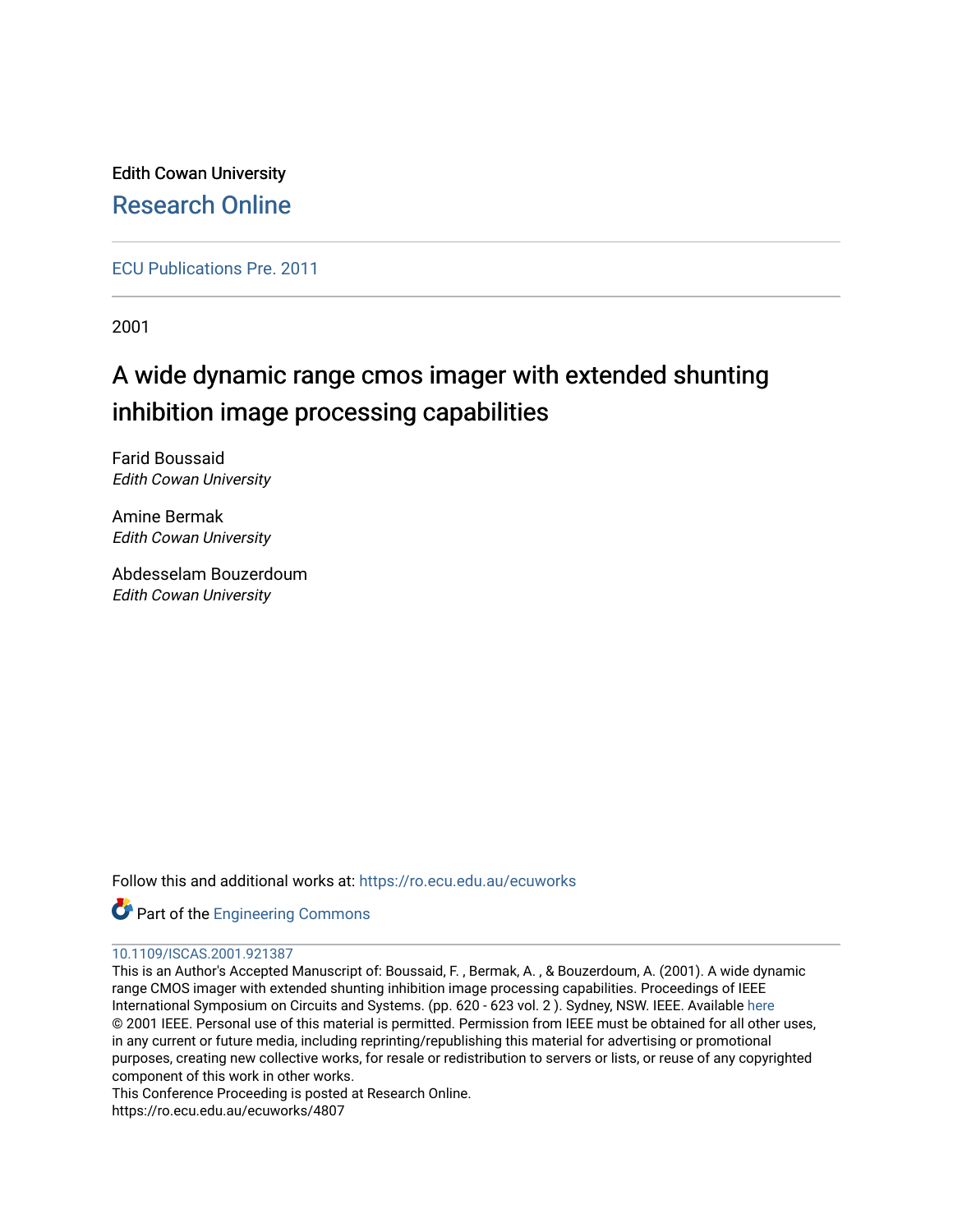## **A WIDE DYNAMIC RANGE CMOS IMAGER WITH EXTENDED SHUNTING INHIBITION IMAGE PROCESSING CAPABILITIES**

*Farid Boussal'd, Amine Bermak arid Abdesselani Bouzerdounz* 

Edith Cowan University School of Engineering and Mathematics Perth, 6027 WA, Australia

 $\mathbf{r}$ 

### **ABSTRACT**

A CMOS imager based on a novel mixed-mode **VLSI**  implementation of biologically inspired shunting inhibition vision models is presented. It can achieve a wide range of image processing tasks such **as** image enhancement or edge detection via a programmable shunting inhibition processor. Its most important feature is a gain control mechanism allowing local and global adaptation to the mean input light intensity. This feature is shown to be very suitable for wide dynamic range imagers.

#### **1. INTRODUCTION**

The concept behind today's ever growing surge of interest in CMOS imager technology is "System-On-Chip". The trend of Digital Imaging Technology is now to build fully integrated camera systems on a single chip, featuring image acquisition and on-chip processing. The fully integrated product results in significant system cost savings but also in improved sensor performance [I] since the acquired image can be processed on chip. For instance, pixel defects in the sensor array (appearing in the image as randomly distributed white or black points) can be detected and canceled by using a simple correction algorithm *[2].*  Similarly, noise reduction algorithms can be implemented on chip to increase the signal-to-noise ratio. The main aim of onchip processing is to improve the quality of the acquired image. Additional on-chip processing can **also** be carried out to perform more specific tasks in many application fields such as robotics, medical imaging, etc.

This paper presents a high dynamic range CMOS imager prototype with such processing capabilities, based on shunting inhibition models of biological vision systems [3][4]. **It** exhibits local and global adaptation [4][5] mechanisms to improve the quality of the acquired image. Furthermore, it can perform various image processing tasks ranging from edge detection to image enhancement. These visual processing capabilities can be controlled externally via a programmable shunting inhibition mixed-mode analog-digital processor. Its main feature, as compared to previous image processors [6][7], is that the convolution kernels are not predefined but tuned externally via a bias circuitry. **As** a consequence, any kernel can be set externally enabling a wide range of image processing tasks such as image enhancement or edge detection. In the next section, a brief overview of shunting inhibition and its application to image processing is given. Section 3 describes the integrated 0.7 $\mu$ m CMOS imager prototype, both its architecture and operation. Section 4 presents the shunting inhibition mixed-mode processor along with simulation results. Finally, concluding remarks are given in Section 5.

## **2. SHUNTING INHIBITION FOR IMAGE PROCESSING**

Shunting Inhibitory Cellular Neural Networks (SICNNs) are a class of biologically inspired neural networks that were originally introduced by Bouzerdoum and Pinter [4] to model the visual system. Each SICNN consists of a two-dimensional array of interconnected processing cells. In this network, interactions can only occur locally within each cell neighborhood. The state of each cell is described by the following differential equation:

$$
\frac{dx_{ij}}{dt} = I_{ij} - a_{ij}x_{ij} - \sum_{m,m \in N(i,j)} w_{mm} f(x_{mn})x_{ij}
$$
(1)

where the subscripts  $i, j$  refer to cell( $i, j$ );  $x_{ij}$  is the cell state;  $I_{ij}$  is the external input to the cell;  $a_{ii} > 0$  represents the decay factor of the activation; *f* is a non-negative activation function relating the cell's state to its output;  $w_{mm} > 0$  is the synaptic weight from cell $(m, n)$  to cell $(i,j)$ , and  $N(i,j)$  is the interaction neighborhood of cell(i,j). One can see from Equation (1) that the neighborhood of each cell tends to inhibit (since  $w_{nm} > 0$ ) its response to direct excitation in a multiplicative fashion, hence the term "Shunting Inhibition" [4]. Note **also** that Equation (I) describes the dynamics of **a** feedback SICNN. In a feedforward network, the state of the cell $(m,n)$  is replaced by the external input  $I_{mn}$  to that cell. Consequently, the differential equation describing a feedforward SICNN becomes:

$$
\frac{dx_{ij}}{dt} = I_{ij} - a_{ij}x_{ij} - \sum_{m,n \in N(i,j)} w_{mm} f(I_{mn})x_{ij}
$$
 (2)

The steady state response of the SICNN network described by Equation (2) to a time invariant input, assuming a linear activation function  $f(\xi) = \xi$ , can be expressed as [4]:

$$
x_{ij} = \frac{I_{ij}}{a_{ij} + \sum_{m,n \in N(i,j)} w_{mm} I_{mn}}
$$
(3)

#### *0-7803-6685-910 11\$10.000200* **1** IEEE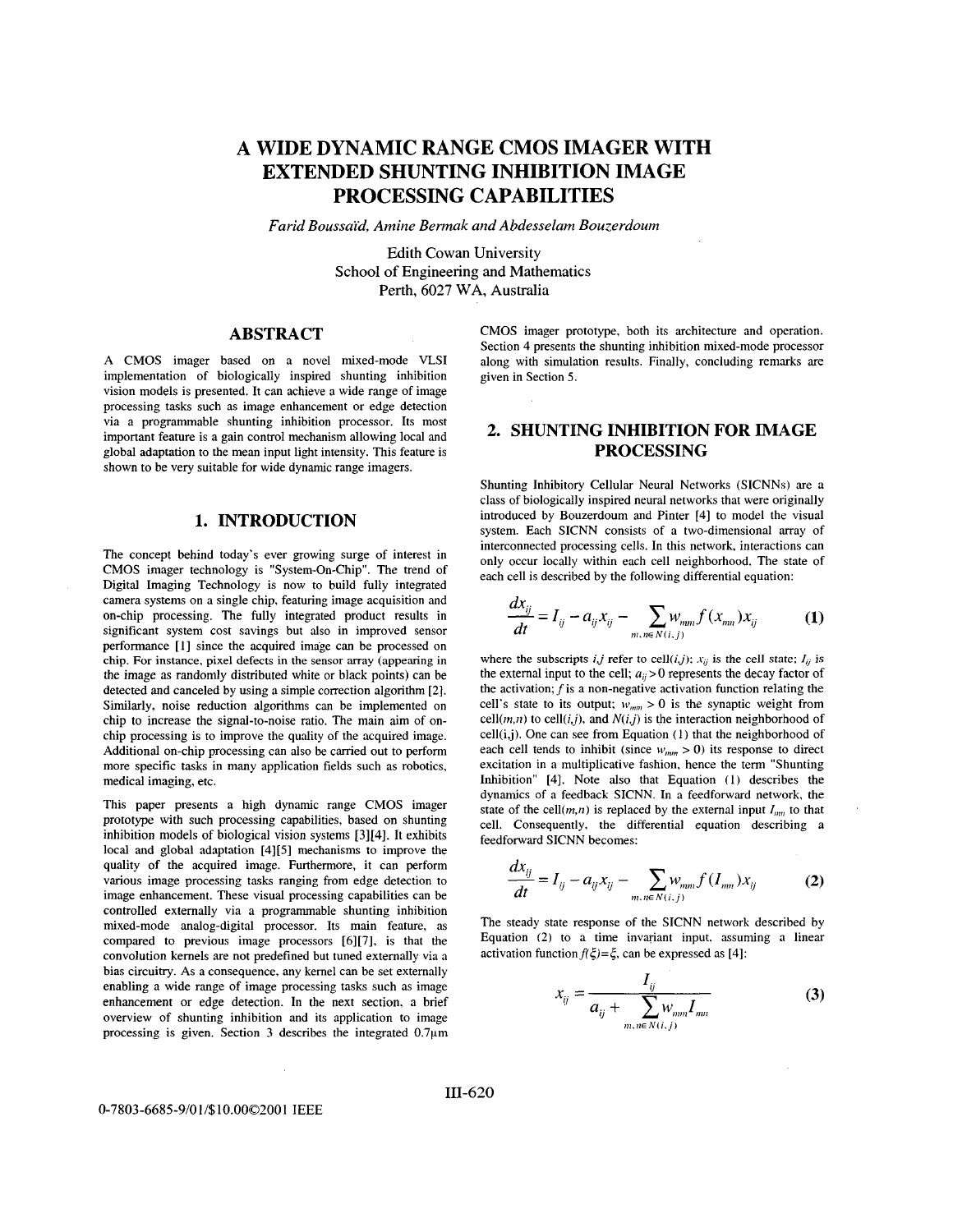<span id="page-2-0"></span>

**Figure 1.** The 64x64 **CMOS** imager architecture. The pixel used is "logarithmic": the voltage at the sensing node N is proportional to the logarithm of the light intensity. Note also that a 3x3 window is selected in this pixel array.

SICNNs can be applied to image processing by simply considering that each pixel of the acquired image to be processed is the external input  $I_{ij}$  to the cell. The states  $x_{ij}$  consequently represent the on-chip processed image, whereas the interaction neighborhood of  $cell(i,j)$  would correspond to the chosen window over which the processing is to be carried out. If the decay factor  $a_{ij}$  is assumed constant for all cells then the interaction weights  $w_{nm}$  will be the only SICNN parameters along with the *kxk* window size that determine the properties and the performance of the network. We should note also that the SICNN exhibits a gain control mechanism, which is mediated by the expression in the denominator of Equation (3). The SICNN output will thus adapt to the mean input intensity. This property can be used to perform a wide range of image processing tasks such as dynamic range compression, noise filtering, edge detection and image enhancement [4][5].

## **3. IMAGER ARCHITECTURE AND OPERATION**

The imager has been designed in full custom 0.7pm **CMOS**  technology with *n'p* photodiodes as sensing elements. The sensor architecture is given in Figure **1.** It comprises a 64x64 pixel array. Each pixel has a size of  $30 \times 30 \mu$ m with a fill factor of 80% and operates as follows. The optically generated charges or photocurrent are continuously converted to a voltage at the sensing node N seen in Figure **1.** As the load transistor **MI**  operates in weak inversion, the light to voltage conversion will be logarithmic [SI. Each pixel can thus cope with over 4 decades



**Figure 2.** Block diagram of the weighted sum as performed by the Shunting Inhibitory Processor. Note that each column bus is sent to a current mirror whose gain  $w_i$  can be adjusted externally via a bias circuitry. Note that  $w_i$  refers to  $w_{mn}$  in Equation (3).

variations in light intensity as seen in the lower right corner of Figure **1.** At the readout stage. the Select transistor **is** closed and the pixel output current is fed to a column bus to be added to the currents from all the selected pixels within a column. This sum is provided to the Shunting Inhibitory Processor through each column bus. The Shunting Inhibitory Processor computes the SICNN output, Equation (3), by carrying out the overall weighted sum then the division. Any 3x3, 5x5. 7x7 or 9x9 window of the array can be selected for readout by the row and column selection circuitry. The only limitation is that the weights within a column will be constant.

The readout process can be sequential or externally controlled. The automatic sequential scan of the array is implemented by means of a synchronous counter, which generates the address signals to the row and column decoders. Random access, on the other hand, is achieved via two 6-bit address words provided externally to the row and column decoders. The decoder outputs are sent to a second decoder, which in turn can enable window readout over the array. A set of externally controlled switches and multiplexers define the readout mode. Current mirrors are used to buffer the selected output currents so that the readout speed can be increased. Inputs to the imager are 6-bit address words for random readout, a reference bias current, analog voltages to set current mirror gains in the Shunting Inhibitory Processor, select signals to test each imager building block separately and enable signals for each output mode.

The imager features two main modes of operation with the Shunting Inhibitory Processor **(SIP)** enabled or disabled. The first mode **(SIP** disabled) provides the original input image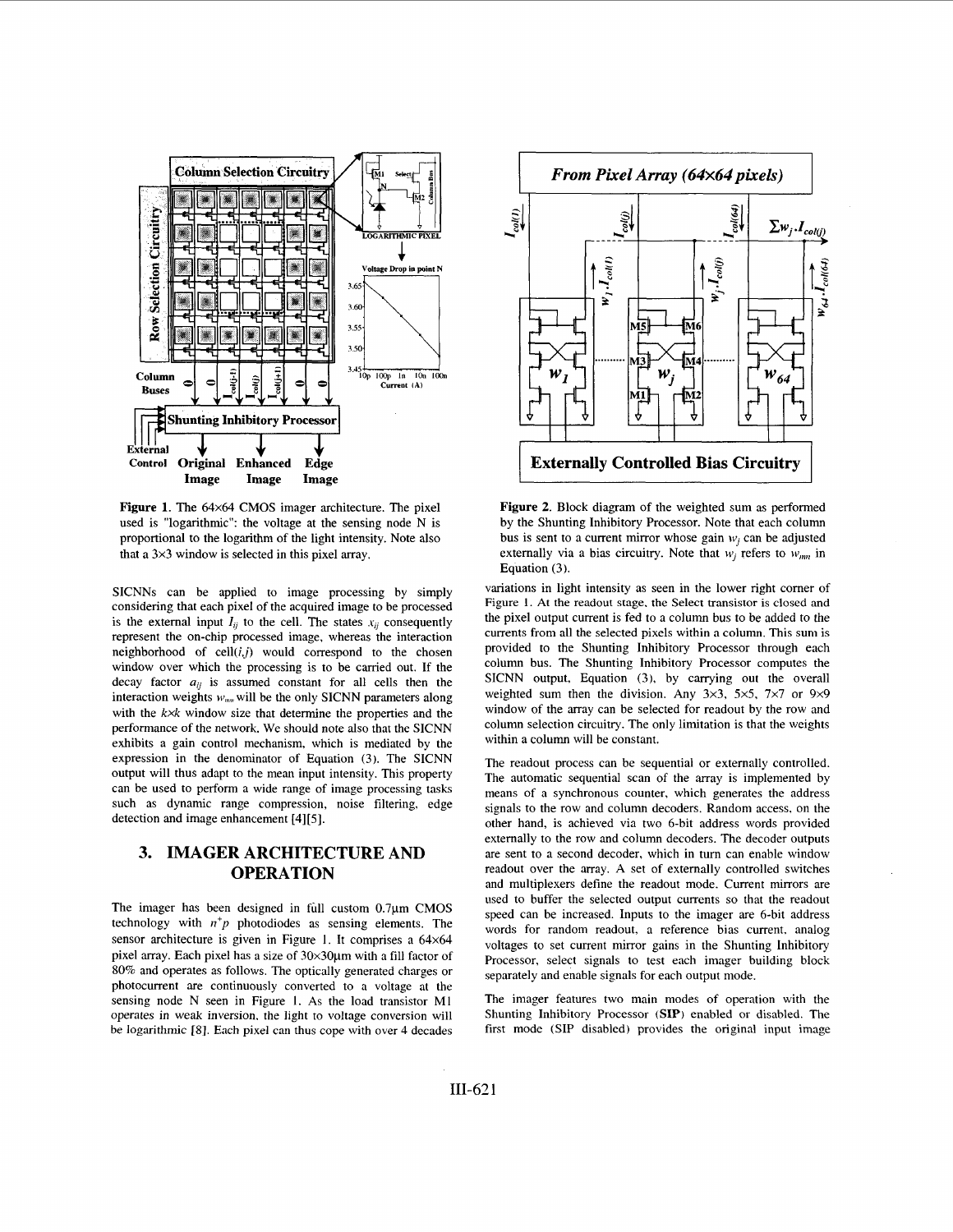unprocessed. Pixel outputs are simply read out with sequential or externally controlled random addressing. In the second mode **(SIP** enabled), shunting inhibition processing is carried out in two steps. For a  $k \times k$  processing window, the central pixel  $P_{ij}$ output is first read out and stored in the SIP. In the second step, **all** kxk window pixels are selected simultaneously and their outputs are handed out to the **SIP** through each column bus. The SICNN output is then computed and used to perform various image processing tasks. For instance, image enhancement is achieved by merging the input image to the SICNN output whereas the edge image is obtained by thresholding the latter *[5].* 

## **4. THE SHUNTING INHIBITORY PROCESSOR (SIP)**

The main function of the SIP is to compute the SICNN output for each acquired image. Its design is based on a mixed-mode approach: analog processing to carry out the weighted sum of the kxk selected pixels and digital processing to perform the division. This analog-digital implementation is illustrated by the layout view of the **SIP** given in Figure 3. The layout has been realized in full custom 0.7ym CMOS technology at **a** 30ym pitch. It exhibits three distinct regions: three pixel rows from the array on top, the **SIP** analog current mirror network in the middle and the SIP digital circuitry at the bottom. Each column bus is an input to the SIP and is sent (Figure 2) to a programmable gain current mirror so that the sum of weighted column outputs can flow through an external resistor.



**Figure 3.** Layout view of the Shunting Inhibitory. Three distinct regions can be seen: three pixel rows from the array on top, the SIP analog current mirror network in the middle and the SIP digital circuitry at the bottom.

The resulting voltage drop across the load is then amplified and digitized before the division is performed. The weight coefficients  $w_i$  (0<  $w_i$  <1) are set by the current mirror network shown in [Figure 2.](#page-2-0) The basic element of the network is a programmable gain current mirror in which MOS transistors M3 and M4 are matched to M5 and M6. The gain of the current mirror is **a** function of transistors **MI** and M2 gate voltage ratio, provided that MI and M2 are operating in the linear region whik **all** other transistors are operating in the saturation region. **Ai**  externally controlled bias circuitry is thus used to set the current mirror gains and define the SICNN weight coefficients  $w_i$ .

**A** special attention was given to the main non-idealities encountered in the practical implementation of current mirrors. For instance, mismatch error has been minimized by choosing channel lengths greater than the technology minimum feature size, which in fact does not result in appreciable area reduction due to the minimum contact size allowed by the  $0.7\mu$ m CMOS technology used. Circuitry exposure to light has **also** been considered since it results in an overall increase in leakage current and in larger **MOS** threshold voltage dispersions. To minimize light exposure effects, bias currents have been chosen sufficiently large while current mirrors have been placed close to each other so that light intensity gradients are reduced. Additionally, power dissipation has been minimized by disconnecting current bias sources when circuits are not operating.

Figure 4 shows the simulated outputs given by the SIP for **a**  64x64 input image (Figure 4-a) exhibiting 4 distinct regions of constant intensity. For the sake of clarity, we use an image with vertical edges but with varying *peak* intensity. The first region corresponds to a 20mV swing at the photodetector sensing node whereas the swing is 40mV in the second region, 80mV in the third and 160mV in the fourth region. Thus, the voltage at the sensing node is doubled from one **region** to the next and so **is** the pixel output current **as** can be seen in Figure 4-a. Note that the value of the photocurrent, inducing each voltage swing at the sensing node N, is given in [Figure](#page-2-0) **1.** For instance, a 20mV voltage swing corresponds to **a** 20pA photocurrent whereas **a**  160mV voltage swing at the sensing node would be due to 4 decades variations in photocurrent.

The SIP weighted current sum over a 5×5 processing window is shown in Figure 4-b. One can see that the dynamic range remains unchanged if the SICNN weight coefficients  $w_i$  are chosen appropriately. Moreover, dynamic range compression can be achieved [4][5]. The SICNN output for the entire input image is given in Figure 4-c. If we consider one row of the SICNN output (Figure 4-d), we can see that the contrast is preserved even though the light intensity is doubled from one region to the next. The SICNN response adapts to the mean input photocurrent intensity via the gain control mechanism [4][5] described in Section 2. It is this feature coupled with **a** logarithmic pixel architecture that is exploited in this wide dynamic range CMOS imager.